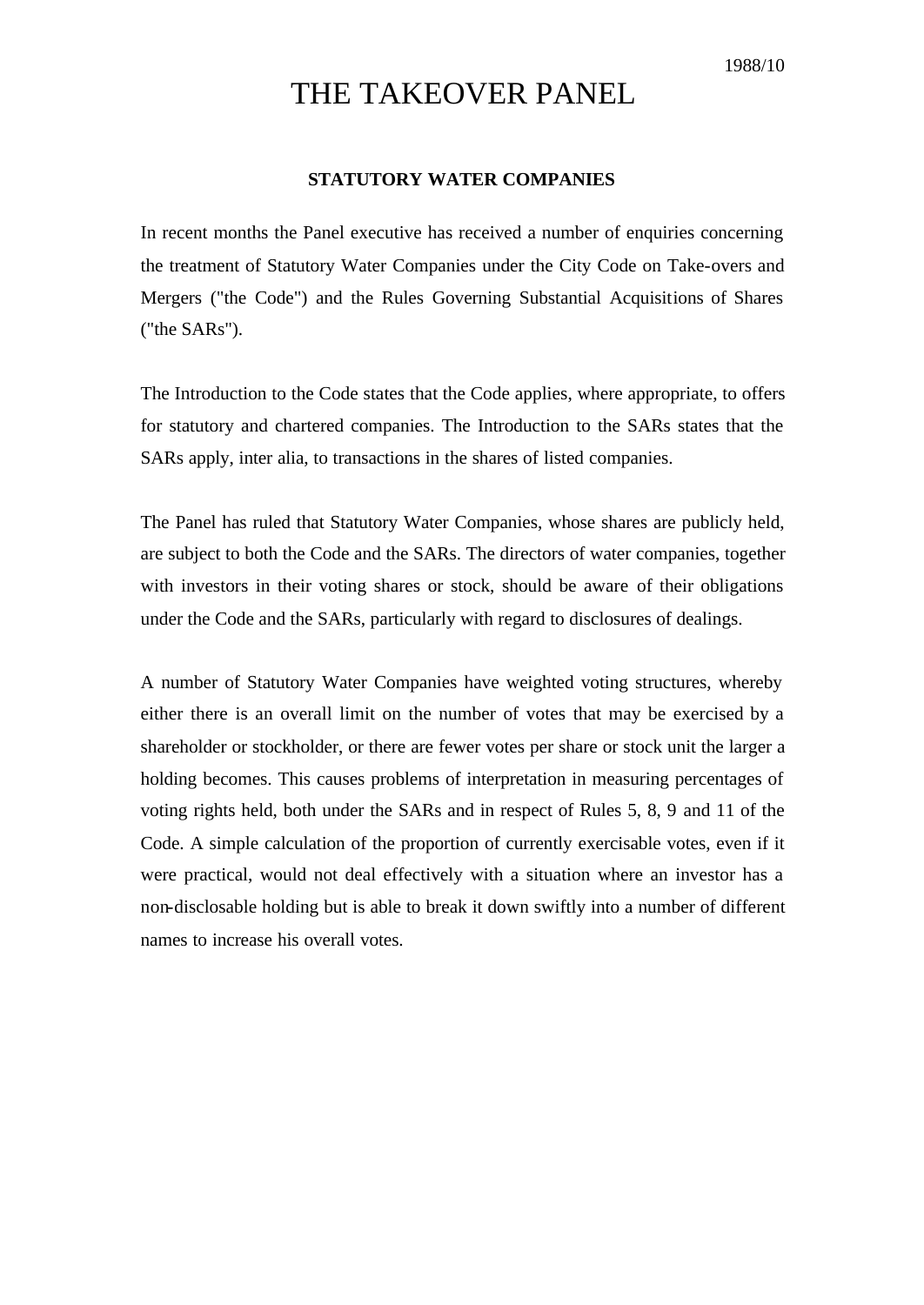Nor would an involuntary increase in the percentage of votes held, caused by changes in other holdings, be satisfactorily dealt with.

With regard to the SARs and the Code, the Panel has decided that, for the time being, the percentage measurements on substantial acquisitions and for disclosure purposes under the SARs and for the purposes of Rules 5, 8, 9 and 11 under the Code, should be calculated on the maximum possible voting capital of the company. Thus the investor should calculate his own theoretical voting power were his holding, together with the holdings of any person acting in concert, to be broken down to the maximum extent and then take that number of votes as a percentage of the total number of votes arising if all other holders did the same. It should be noted that it would thus be possible, in some circumstances, for a shareholder or stockholder to exercise 30% or more of the actual voting rights in respect of such a Statutory Water Company without incurring an offer obligation. A Rule 9 obligation would, however, be incurred if a person, together with those acting in concert with him, acquired shares or stock through a relevant threshold percentage, measured on the basis described above.

Generally, any potential offeror or substantial investor in such water companies should consult the Panel at an early stage. This would include circumstances where an investor was considering tendering for voting shares or stock in a new issue such that, if accepted in full, the investor might, on the basis described above, hold 30% or more. It is accepted that the Rules of the Code have to be interpreted flexibly in the light of the unusual capital structures of Statutory Water Companies, and the Panel would intend to deal with many of the specific problems, including comparability between offers for different classes of capital, as they arise.